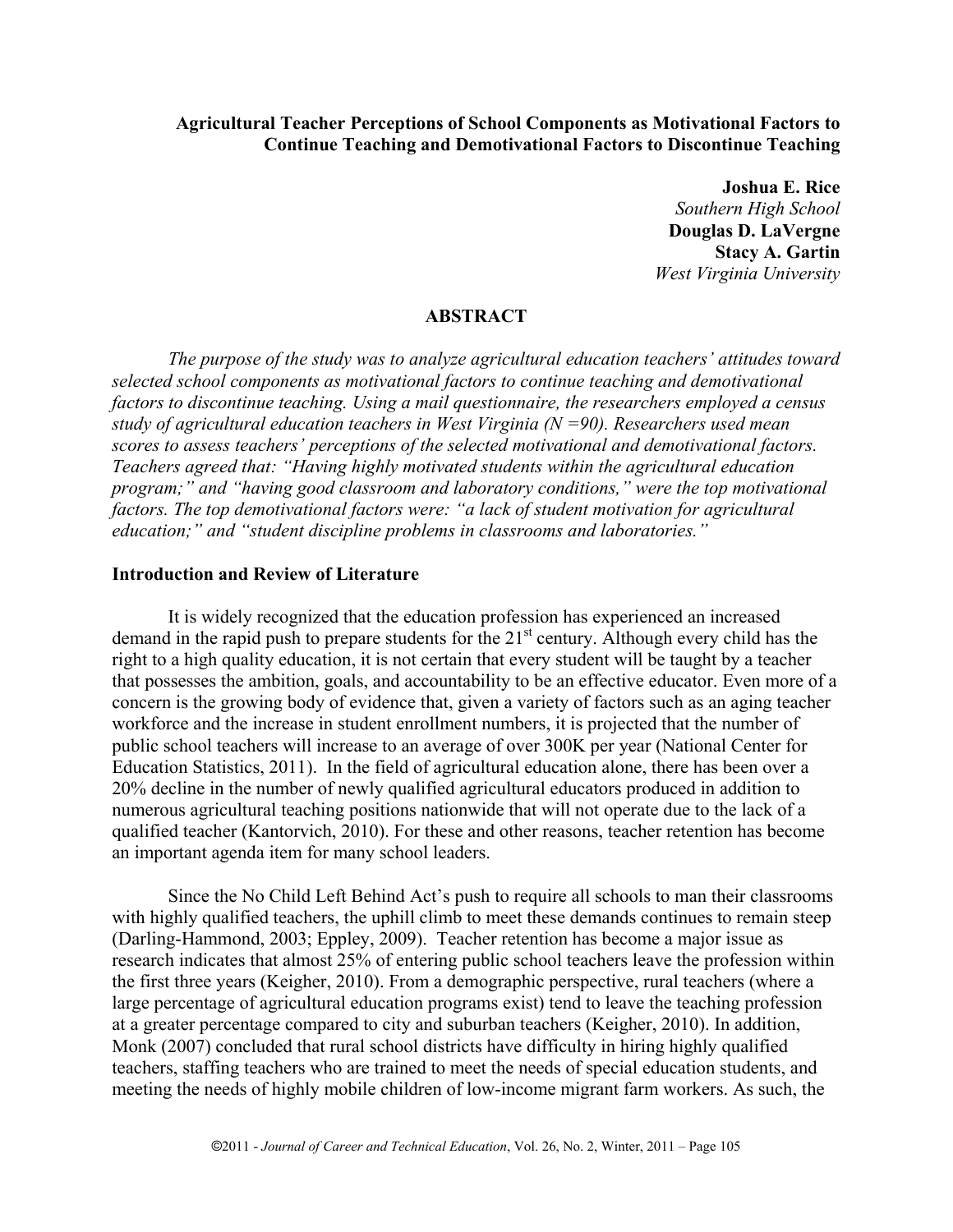growing number of students in public education along with the high number of teacher shortages and turnover reinforces the notion that research is needed to examine what factors influences teacher longevity.

With the increasing amount of shortages of teachers across the education field, there has been a renewed focus in understanding what motivates people to remain active in the profession. However, for the last three decades, much of what is known about teacher motivation has been scarce. Retelsdorf and Gunther (2011, p.1) contributes this lack of knowledge to the "paucity of compelling conceptual frameworks." To further validate this statement, a review of literature regarding teacher motivation research yields a multitude of conceptual and theoretical ideologies such as Dunkin and Biddle's (1974) research on *the study of teaching*, Krumboltz's (1979) research on *social learning theory*, Wigfield and Eccles's (2000) work on the *expectancy-value theory of achievement motivation*, and more recently, Butler's (2007) framework of *achievement goal theory for teaching*. In addition, the expansion of teacher motivation has included research studies associated with teacher retention and job satisfaction (Walker, Garton, & Kitchel, 2004; Chenevey, Ewing, & Whittington, 2008), and teacher attrition (Boone & Boone, 2009). In a lone study concerning the motivational factors related to agriculture teachers, Dlamini and Vilane (1998) reported that the retention of agriculture teachers was due to the teacher's own achievement (e.g., being able to see the results of their job and being able to successfully execute all of their task related to the job) and positive administrative factors such as (1) administrators promoting efficiency; and (2) promoting good working relationships among colleagues.

Indeed, in the heterogeneity among previous studies, most research in teacher motivation has been equated from a quantitative variable (Ames, 1984; Butler, 2007). In contrast, Ames and Ames (1984) reasoned that teacher motivation can also be conceptualized as a qualitative variable that represents "different value or goal orientations, different ways of processing or attending to information, and different cognitions about one's performance" (p. 535). This interpretation suggests that teachers process information about their behavior in the perspective of a value orientation that gives a level of significance to variable goals related to teaching. According to Ames (1983), this "value-belief" system indicates that teachers select and pursue a goal because attainment of this desirable goal implies something desirable about themselves such as that they are responsible for student achievement (ability-evaluative and task-mastery) and are concerned about the success of their students (moral responsibility). Moreover, studies have shown that goals and values matter because of their ability to create motivational systems associated with qualitative differences that defines and evaluates a teacher's success and how they process information (Ames, 1984; Butler, 2000, 2007). In brief, ability-evaluative goals are associated with the protection of the teachers' self-esteem and self-concept while, in moral responsibility motivational systems, the teacher is concerned with the welfare of the student. In comparison, task-mastery motivational systems orient teachers define and evaluate their ability based on accomplishing new or improving previous task (Ames & Ames, 1989). Although each system has common similarities, teacher ability and effort are ends under the ability-evaluative and moral responsibility systems whereas teacher ability under task-mastery systems focuses on accomplishing valued student goals (Ames & Ames, 1989).

Given the complexity of the issue and the absence of coherent theoretical frameworks, it is clear that an empirical investigation of teacher motivation is needed. Additionally, rather than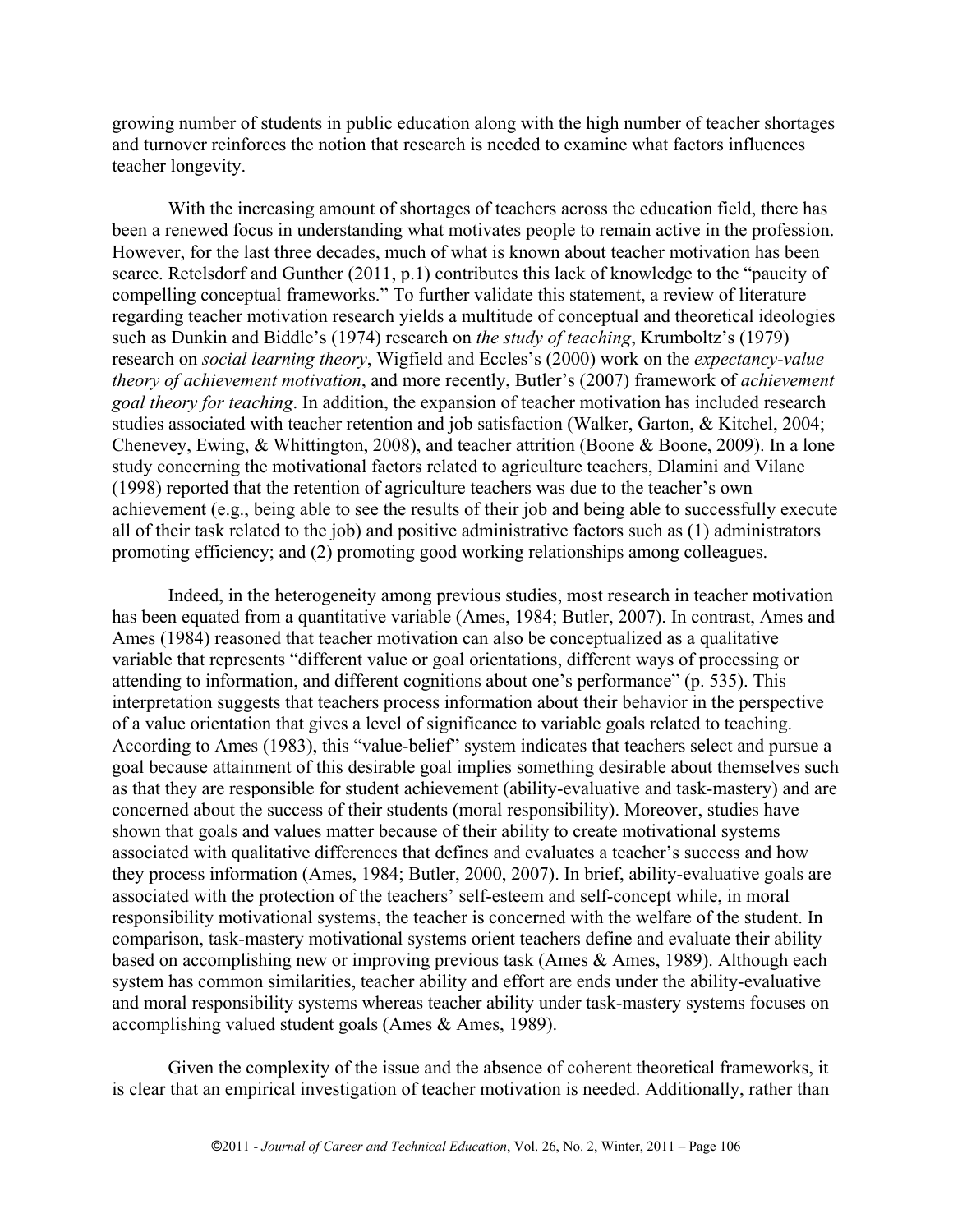relying on the narrow perspectives of previous research that sought to determine teacher motivation in traditional settings, we seek to build on the work of previous studies concerning motivational factors of agricultural education teachers. Moreover, this study also seeks to determine what keeps agricultural education teachers in the profession. Furthermore, with respect to empirical studies in teacher burnout and teacher stress, additional research for concrete solutions to this problem is warranted (Boone & Boone, 2009; Chenevey, Ewing, & Whittington, 2008). At a time when other professions provide higher salaries and greater societal status, it would only make sense that researchers who are concerned about retaining present and future teachers put forth a concentrated effort to understand what it takes to foster teacher longevity. As Porter, Bigley, and Steers (2003) suggest, that to understand human motivation, one must understand "(1) what energizes human behavior; (2) what directs or channels such behavior; and (3) how this behavior is maintained…" (p.1). As such, the novel proposal guiding this study is that examining what factors motivated teachers to continue teaching and what demotivating factors would cause teachers to discontinue their teaching careers is pertinent for the sustainability of agricultural education.

### **Purpose and Objectives**

The purpose of this study was to determine and evaluate agricultural teachers' perceptions on factors they perceived as motivating them to continue teaching in agricultural education programs in West Virginia. Specific objectives were to:

- 1. Describe the factors that motivate agricultural teachers to continue teaching in agricultural education programs in West Virginia.
- 2. Describe the factors that demotivate agricultural teachers to discontinue teaching in agricultural education programs in West Virginia.

#### **Methods**

The Institutional Review Board at West Virginia University approved this study. Following Dillman's (2007) *Tailored Design Method* for survey implementation, the researchers implemented a questionnaire using the traditional mailed notification followed by a series of electronic mail (e-mail) reminders. A modified Delphi technique (Dalkey & Helmer, 1963) was used to develop the questionnaire for the study. Because of the shortage of previous research concerning motivational factors of agricultural educators, the researchers selected the Delphi technique because if its ability to achieve a convergence of opinions regarding real-world knowledge solicited from experts within the profession. Furthermore, the researchers elected to implement the modified designed solely to improve initial round response rates and provide solid grounding for the previous and future work of similar research (Custer, Scarella, & Stewart, 1999). Finally, the Delphi technique has been used and is widely accepted in agricultural education research (Ramsey & Edwards, 2011).

To develop the initial questionnaire, the researchers perused current and past research documents (e.g., journal articles, conference proceedings, theses, dissertations, etc.) relating to teacher motivation, job satisfaction, retention, attrition, burnout, and stress. Based on a list of specifications constructed by the researchers and developed from the review of literature, ten emerging themes were selected related to motivational or demotivational factors associated with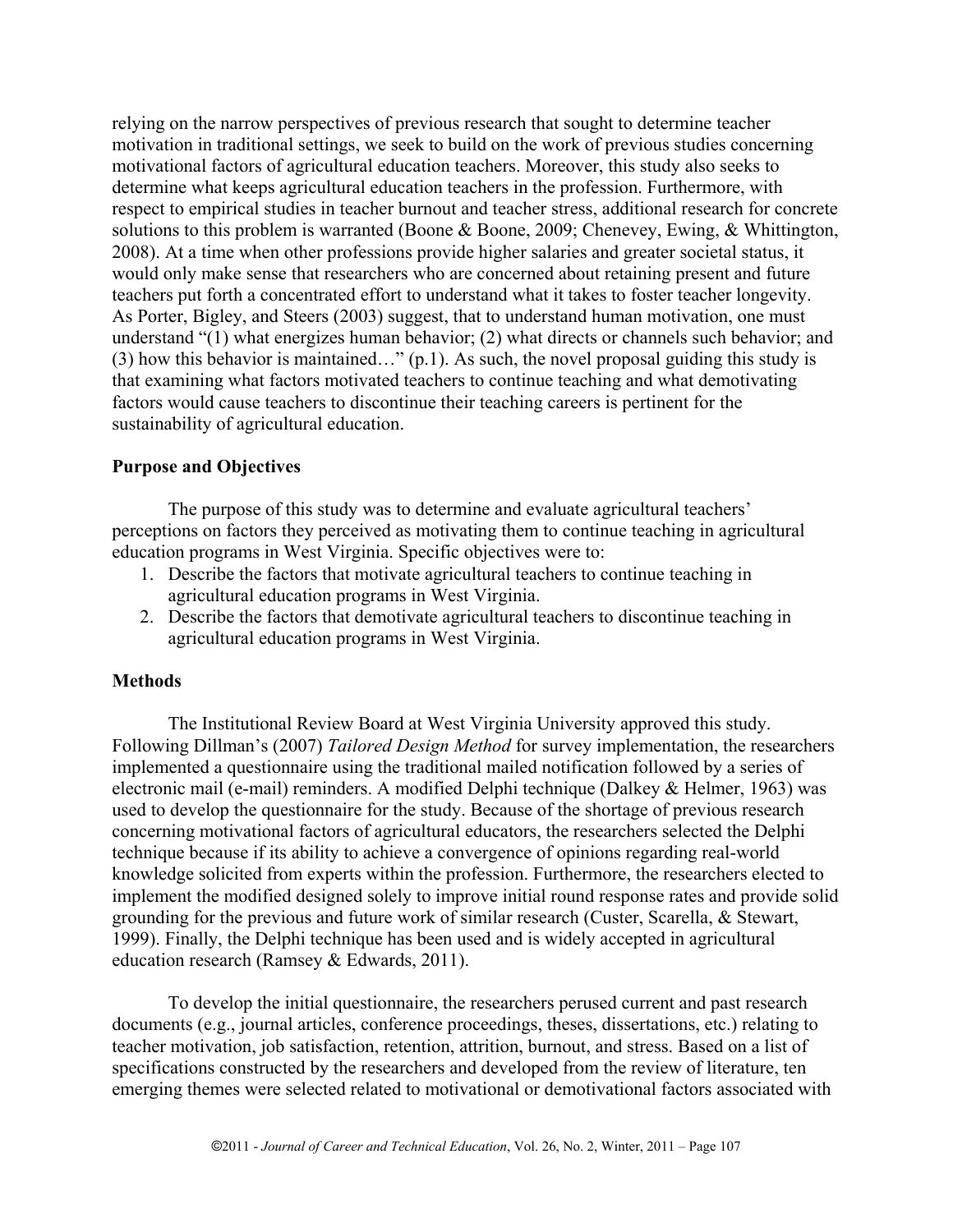teacher longevity. To establish a set of statements prior to the initial round of data collection, the researchers modified and converted the themes into 36 individualized statements (18 motivational, 18 demotivational) applicable to agricultural education. This closed-end modified Delphi technique was chosen to eliminate the possibility of the ambiguous and broad scope of the more traditional Delphi technique and also allowed the researchers to use the pre-established questionnaire to verify its face and content validity prior to sending the first round set to the participants (Hsu & Sandford, 2007; Marchant, 1988). As such, content and face validity were determined by a panel review of university agricultural educators. Reliability of the instrument was conducted and a post-hoc reliability analysis yielded a Cronbach's alpha value of .90. A pilot test was conducted with a panel of seven agricultural teachers not included in the survey. The group provided input regarding the content and direction of the statements, which added to the precision of the instrument.

Regarding the selection of subjects for the Delphi study, a group of five agricultural educators were chosen to serve as expert panelist. The panelists were selected because they were considered to be highly trained and competent within the profession of agricultural education teaching. Likewise, the researchers determined that the five panelists constituted a sufficient representation of opinions for which the researchers could analyze (Ludwig, 1984). Panelists were contacted and notified of their selection and a request was solicited for their participation. All of the panelists selected agreed to participate (100%). Panelists were e-mailed the list of statements immediately after agreeing.

Rounds two and three of the modified Delphi technique consisted of the expert panelists ranking the 36 individualized items using the following scale:  $1 =$  strongly disagree,  $2 =$  disagree,  $3 = \text{agree}$ , and  $4 = \text{strongly agree}$ . Each round consisted of providing the expert panelist with statements from the previous round with the exception of the researchers removing the six lowest ranking statements from the motivational and demotivational list. (i.e., round two  $= 18$ ) statements, round three  $= 12$  statements). Because of the size of the panel and the consensus among the accuracy of the panelists in agreement of the statements, it was determined that a fourth round was not needed. After the construction of the questionnaire, the researchers were ready to proceed with survey implementation.

The population consisted of all West Virginia secondary agricultural educators as listed by the West Virginia secondary agriculture teacher directory during the 2010-2011 school year  $(N = 90)$ . Due to the small number of agricultural teachers in the state, a census of the population was conducted. Participants were mailed the questionnaire along with an introductory letter describing the goals and confidentiality of the study. For the remainder of the data collection phase, the researchers sent reminder e-mails every week to encourage participants to complete and return the questionnaire. Nonresponse error was addressed by comparing early respondents to late respondents (Ary et al., 2006). A chi-square test of independence was used to determine whether there was a significant difference between early and late respondents on gender and years of teaching experience. The chi-square values were not significant ( $\alpha$  > .05). A conclusion that nonrespondents were similar to respondents was drawn (Ary et al., 2006); hence, generalizations could be made to the entire population. The final return rate was 44%.

#### **Results**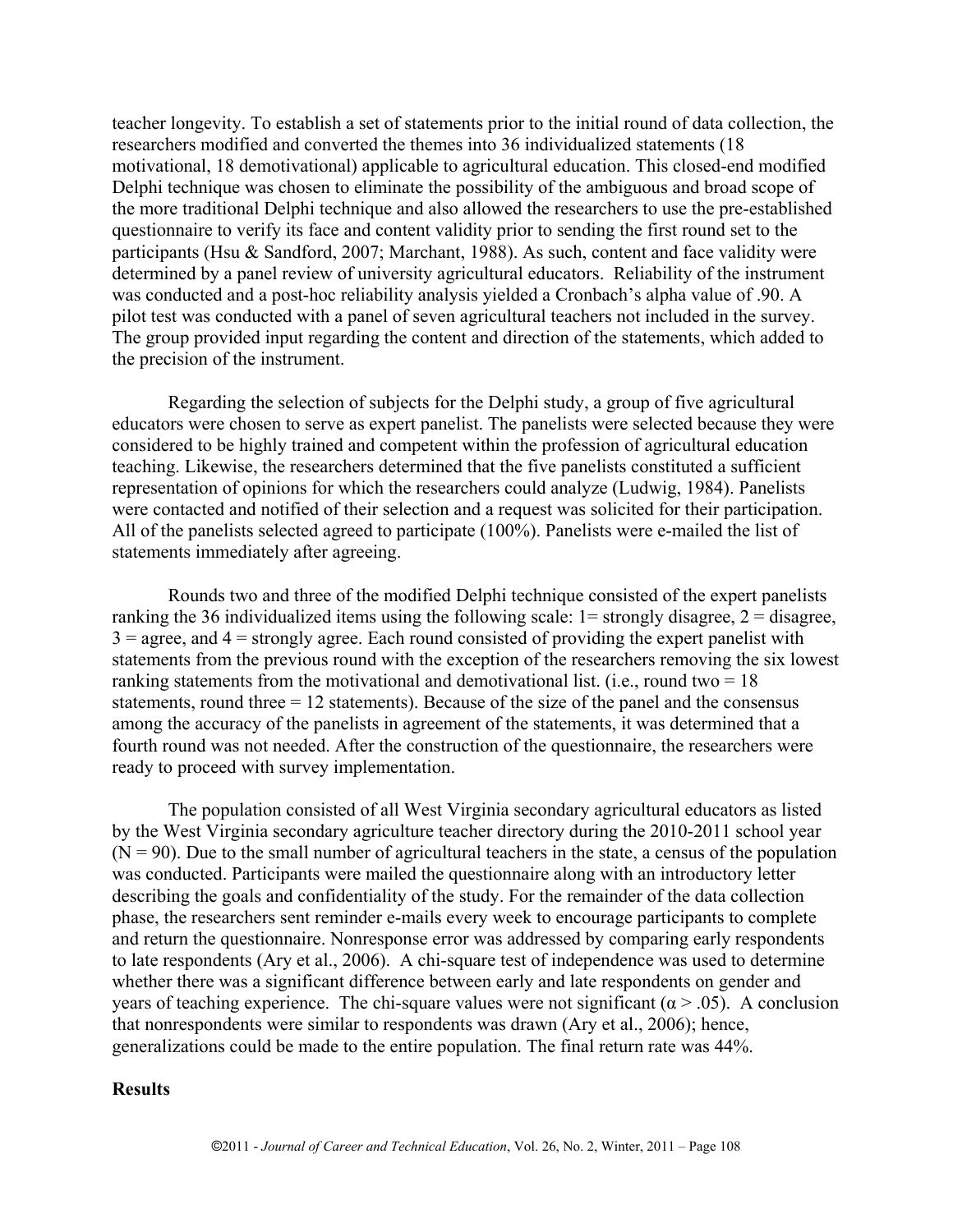Table 1 depicts the means and standard deviations for the statements regarding what factors motivated them to continue teaching. The top items on which participants scored the highest mean score were: "Having highly motivated students within the agricultural education program" ( $M = 3.56$ ,  $SD = .56$ ), "Having good classroom and laboratory conditions" ( $M = 3.56$ ,  $SD = .56$ ), and "Aiding in student success and achievement" ( $M = 3.53$ ,  $SD = .65$ ). The top items on which participants scored the lowest mean scores were: "Having positive parent participation"  $(M = 3.06, SD = .88)$ , and "Having positive community involvement"  $(M = 3.00, SD = .72)$ . To summarize the information further regarding the motivational factors that encourage teacher longevity, the researchers computed an overall mean score from the 12 items in the scale. The average overall mean of the total group was  $3.30$  (*SD* = 63).

# **Table 1**

*Motivational Factors that Influence Agricultural Teachers to Continue Teaching (n = 40)* 

| <b>Statement</b>                                                                                         | M    | SD  |  |  |
|----------------------------------------------------------------------------------------------------------|------|-----|--|--|
| Having highly motivated students within the agricultural education program                               | 3.56 | .56 |  |  |
| Having good classroom and laboratory conditions                                                          | 3.56 | .56 |  |  |
| Aiding in student success and achievement                                                                | 3.53 | .65 |  |  |
| Administrative support of the agricultural education program                                             | 3.47 | .59 |  |  |
| Having students matriculate through the program                                                          | 3.39 | .73 |  |  |
| Providing students with flexibility in their schedules for agricultural education                        | 3.33 | .72 |  |  |
| course options.                                                                                          |      |     |  |  |
| Availability of funds for updating and maintaining program facilities                                    | 3.25 | .84 |  |  |
| School-wide support of agricultural education program                                                    | 3.17 | .85 |  |  |
| Preparing students for future careers in agricultural education                                          | 3.17 | .61 |  |  |
| Recognition of program accomplishments by peers                                                          | 3.14 | .76 |  |  |
| Having positive parent participation                                                                     | 3.06 | .67 |  |  |
| Having positive community involvement                                                                    | 3.00 | .72 |  |  |
| <i>Note.</i> Scale: Scale: $1.00-1.50$ = Strongly Disagree, $1.51-2.50$ = Disagree, $2.51-3.50$ = Agree, |      |     |  |  |

 $3.51 - 4.00 =$  Strongly Agree.

Table 2 depicts the means and standard deviations for the statements regarding what factors that could demotivate them to discontinue teaching. The top items on which participants scored the highest mean scores were: "A lack of student motivation for agricultural education"  $(M = 3.14, SD = .59)$ , "Student discipline problems in classrooms and laboratories"  $(M = 2.94,$  $SD = .72$ ), and "Guidance counselors using agricultural education classes as a dumping ground for low performing students"  $(M = 2.89, SD = .92)$ . The top items on which participants scored the lowest were: "Students not having the desire to participate in the National FFA Organization  $(M = 2.67, SD = .68)$ , "Having a disproportionate number of special needs students in my agricultural education program" ( $M = 2.64$ ,  $SD = .80$ ), and "A lack of student success at Career Development Events" ( $M = 1.81$ ,  $SD = .62$ ). To summarize the information further regarding the motivational factors that encourage teacher longevity, the researchers computed an average mean score from the 12 items in the scale. The average mean of the total group was 2.71 (*SD* = .72).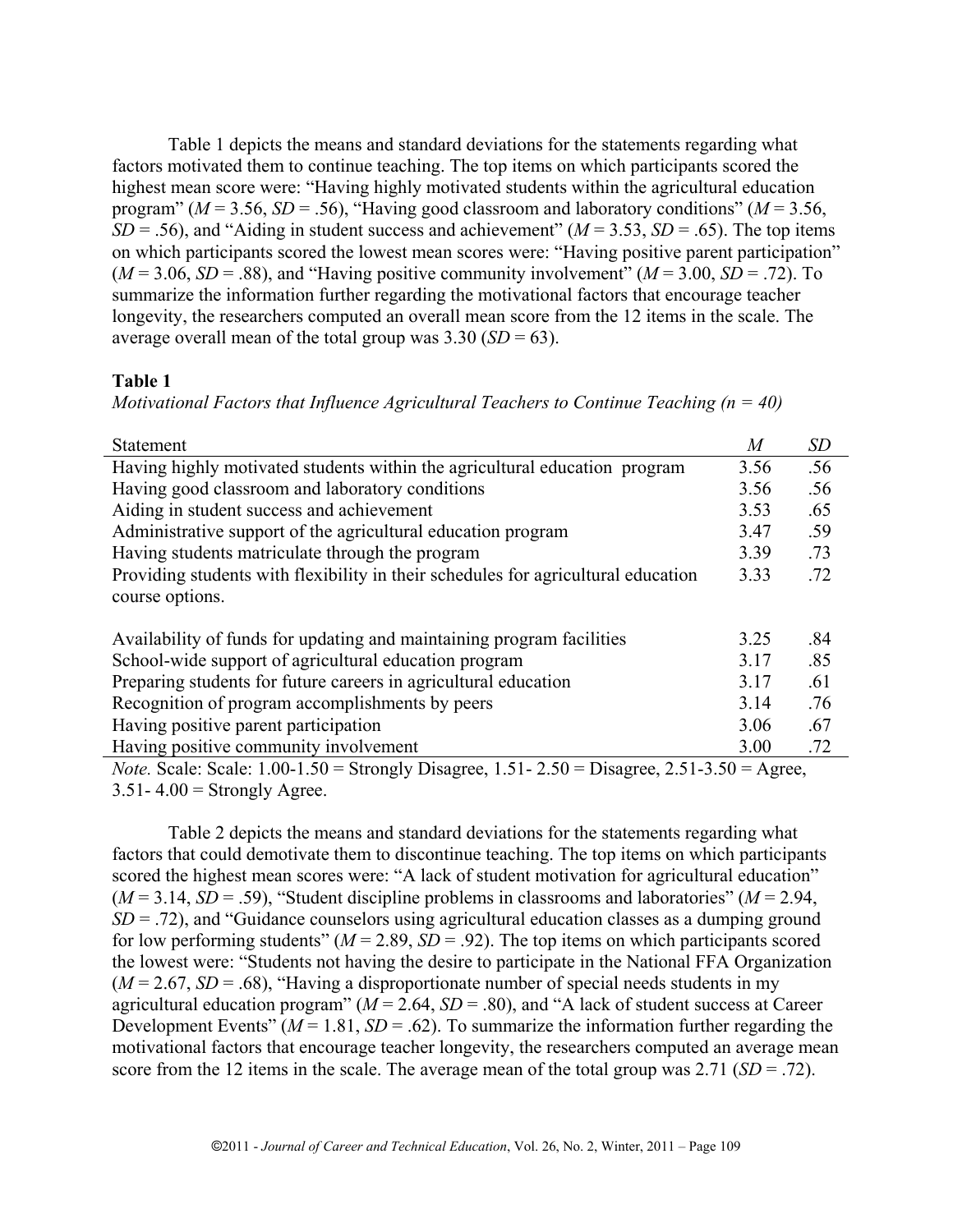# **Table 2**

| Statement                                                                                                                                       | M    | SD  |
|-------------------------------------------------------------------------------------------------------------------------------------------------|------|-----|
| A lack of student motivation for agricultural education                                                                                         | 3.14 | .59 |
| Student discipline problems in classrooms and laboratories                                                                                      | 2.94 | .72 |
| Guidance counselors using agricultural education classes as a dumping<br>ground for low performing students.                                    | 2.89 | .92 |
| Lack of time to supervise Supervised Agricultural Experiences                                                                                   | 2.83 | .74 |
| Lack of administrative support                                                                                                                  | 2.81 | .79 |
| Lack of instructional materials                                                                                                                 | 2.78 | .90 |
| Hostile competition from colleagues to recruit students out of my<br>agricultural education program to their classes and student organizations. | 2.75 | .77 |
| Lack of parental support                                                                                                                        | 2.69 | .86 |
| Paperwork that is required by the administration to complete agricultural<br>related activities                                                 | 2.67 | .76 |
| Students not having a desire to participate in the National FFA<br>Organization                                                                 | 2.67 | .68 |
| Having a disproportionate number of special needs students in my<br>agricultural education program.                                             | 2.64 | .80 |
| A lack of student success at Career Development Events (CDE's)                                                                                  | 1.81 | .62 |

*Demotivational Factors that Influence Agricultural Teachers to Discontinue Teaching (n = 40)* 

*Note.* Scale: 1.00-1.50 = Strongly Disagree, 1.51- 2.50 = Disagree, 2.51-3.50 = Agree, 3.51- 4.00 = Strongly Agree.

# **Conclusions and Recommendations**

The findings of this research attempts to provide an explanation as to what factors motivate and demotivate agricultural educators in the teaching profession. Research indicates that teacher motivation is directly related to both teacher job satisfaction and job stress (Davis & Wilson, 2000). With the profession's goal to fill the numerous positions that go untaken each year, administrators and career and technical directors, along with teacher educators, may need a better understanding of what factors promote teacher longevity in agricultural education. Such understanding may generate better recruitment and retention guidelines that could be implemented at various stages of a teacher's career. Additionally, a quantifiable understanding of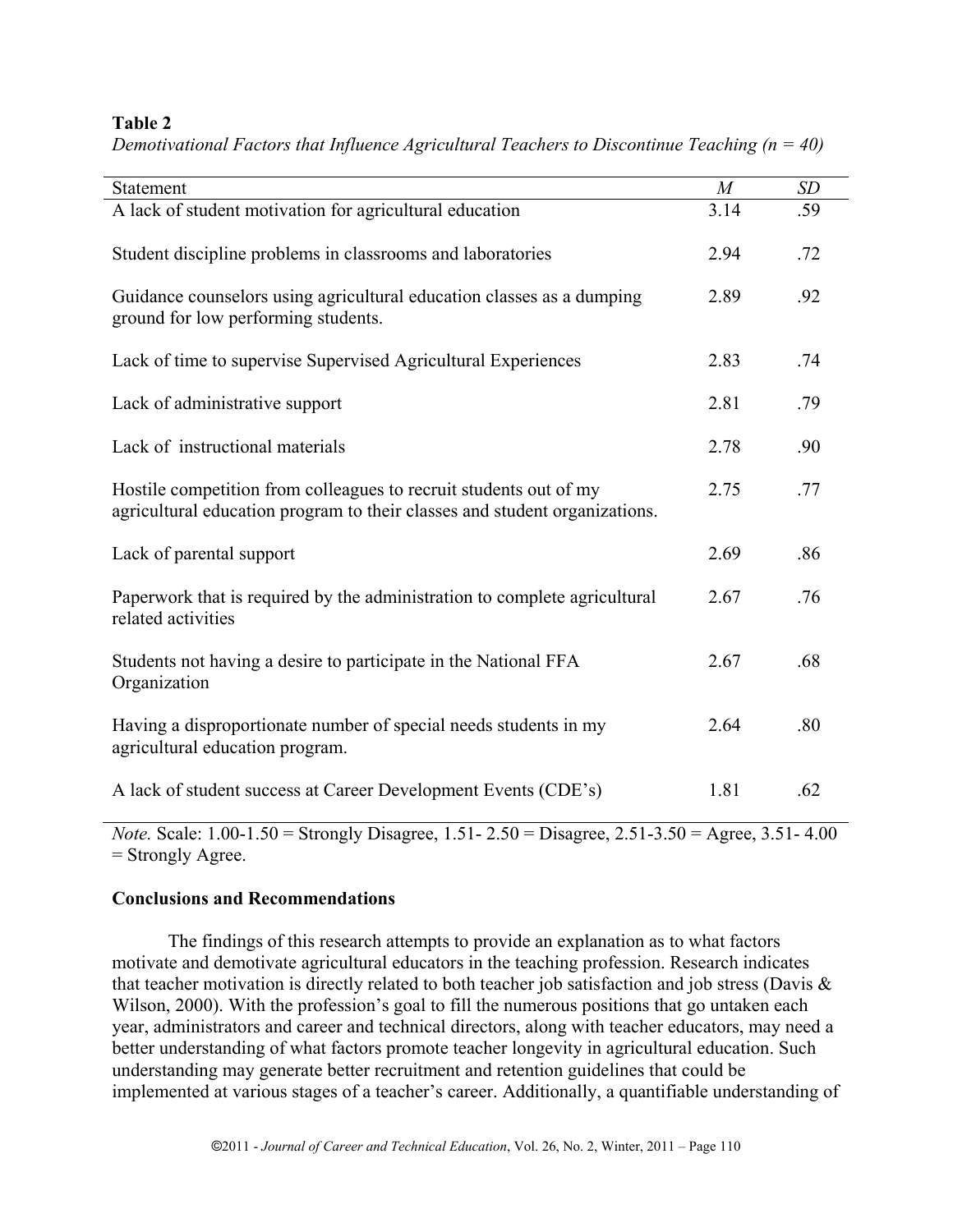the dynamics of teacher motivation and demotivation is important to the researchers and experts alike.

In this study we have extended the body of literature on what factors motivate teacher retention and what demotivating factors could cause teachers to discontinue their careers. In undertaking in this study, the researchers sought to examine factors exclusively related to the agricultural education teacher and program. Although the concept for the study can associated with other previous mentioned empirical research, it was the researchers' goal to specifically focus on those factors that were discovered through the Delphi technique implemented in the instrument development phase of this study. As such, the limitations to this study are purposeful by design.

Based on the data analysis, the researchers found that respondents were in agreement with the statements regarding the motivational factors that encourage teacher longevity in agricultural education. Given this finding, considerable efforts should be dedicated towards providing teachers with the necessary information that could encourage teacher retention. One thought would be a series teacher workshops designed to assist teachers in the development of techniques and strategies that could useful in achieving the factors identified in this study. These workshops could provide teachers with an opportunity to engage in peer mentoring with other colleagues in the profession. Research has shown that effective mentoring programs can raise teacher retention rates by improving their attitudes, feelings, and instructional skills (Darling-Hammond, 2003). In addition, increasing the communication opportunities for agricultural education teachers beyond the traditional settings (i.e., conferences, state conventions, etc.) is warranted.

Respondents strongly agreed that having highly motivated students was the top motivational factor in their continuation to teach. This finding adds credibility to similar studies that documented the importance of student achievement towards teacher job satisfaction (Caprara, Barbaranelli, Steca, & Malone, 2006; Tye & O'Brien, 2002). Given the importance of increasing academic performance on both the student and the teacher, it would only make sense that policy makers revisit their agenda and direct more attention toward determining what competencies teachers derive from their profession that allows them to sustain student motivation. Conversely, it would also be advantageous for researchers to examine what students' perceived as having a good teacher. When students thought about teachers they liked, they reported higher levels of learning goals, increased perceptions of ability, and higher perceptions of school being instrumental for both obtaining rewards and receiving recognition than when they thought about teachers they disliked (Montalvo, Mansfield, & Miller, 2007).

In addition to student motivation, respondents were also in agreement that a lack of student motivation was the highest demotivating factor that would influence their decision to discontinue teaching. This finding, in addition to the aforementioned finding, further highlights the importance of having highly motivated students within the agricultural education program. Given the strong evidence, it is critical that school administrators and agricultural education teachers develop recruitment efforts to ensure that the agricultural education program is positively promoted and equally encouraged to all students. The effect that low-performing students have on teachers affects the entire school district. The trickle-down sequence typically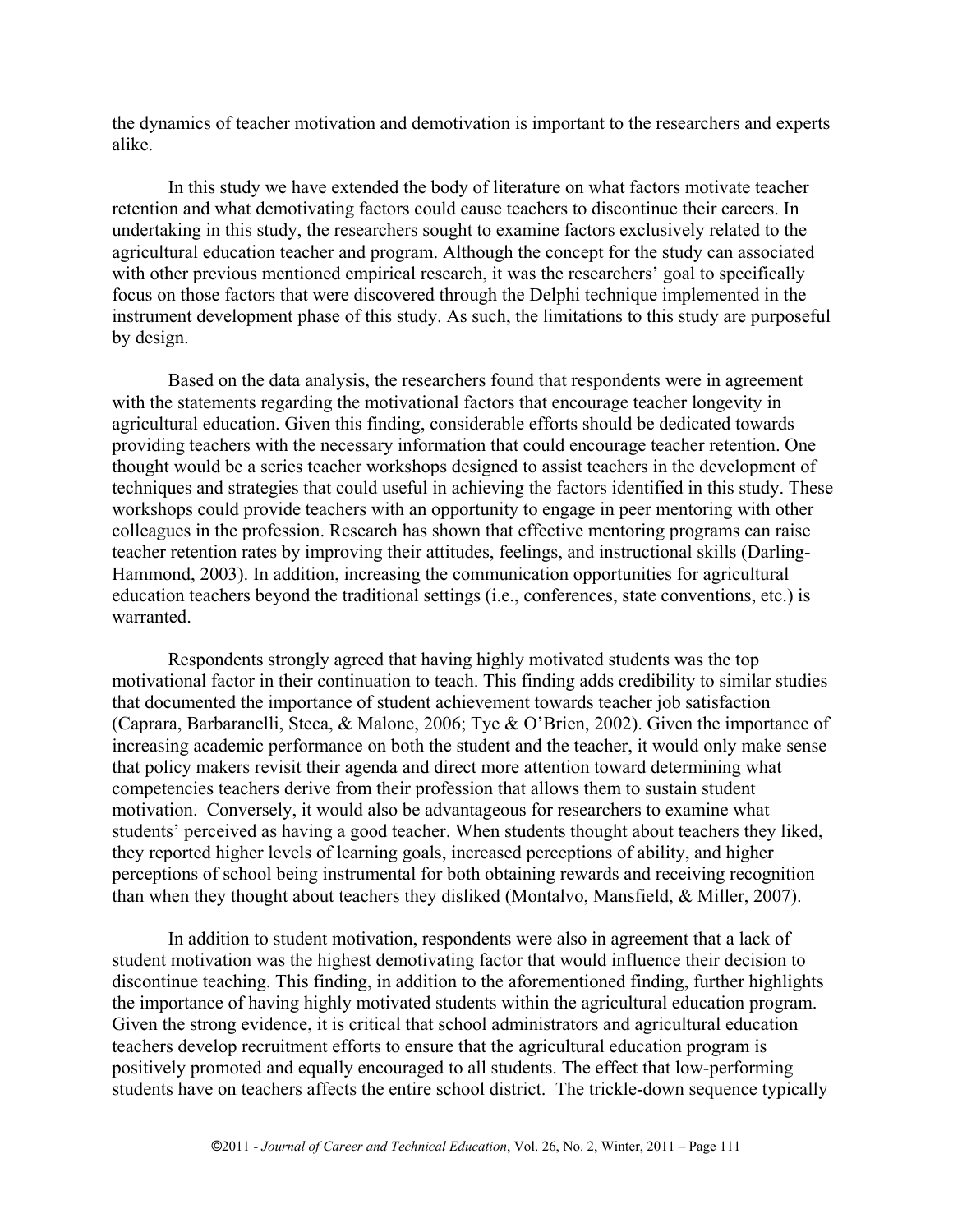starts with teacher burnout which leads to teacher turnover which subsequently leads to school districts constantly putting money into recruitment efforts and professional support for new teachers (Darling-Hammond, 2003).

Respondents strongly agreed that having good classrooms and laboratories are desirable factors that promote teacher longevity. Indeed, the importance of the quality of school facilities is an important factor that often times goes unnoticed. Anderson (2004) reported that any aspect of the physical environment that distracts teachers from instructional activities does have an impact of their effectiveness. Additionally, Uline & Tschannen-Moran (2006) concluded that teachers may be less passionate about their jobs and less willing to put in the needed effort in helping students learn when they are in inadequate buildings. In agricultural education, this situation would seem to have a double effect since instruction typically takes place in classroom and laboratory settings. Based on the results of this study, it is recommended that teachers and school administrators insist on building a positive maintenance program that would promote functional classroom and laboratory resources. In addition, district policy makers should be made aware of these poor working conditions and concentrated efforts by the school principal and teacher should be developed to advocate improved facilities.

Respondents agreed that student discipline problems in classrooms and laboratories were a demotivational factor in discontinuing their teaching career. Indeed, research has shown that student attitudes and discipline problems are major causes for teacher attrition (Boone & Boone, 2009; Tye & O'Brien, 2002). As such, teachers often find themselves devoting more time to classroom management thus taking focus away from instructional time. Therefore, it is recommended that teachers develop classroom management policies that promotes student cooperation and discourages negative behavior. In addition, it is recommended that teachers consult with parents, counselors, and administrators to create a plan for managing student discipline.

The present article has attempted to lay the foundation for further inquiry in that it sheds light on motivating and demotivating factors regarding agricultural education teachers' longevity in the profession while presenting supporting evidence pertaining to teacher motivation from a career and technical education perspective. We believe the ultimate value of this inquiry is in its contribution toward future studies that focuses on teachers who we presume, are career-long constituents. The present work has primarily examined external related factors. In any adequate foundational study, however, these external factors must be examined to other motivational factors, namely, Tschannen-Moran and Woolfolk Hoy (2001) teacher efficacy. The research reported from this study suggests that student welfare had a noticeable impact of teacher longevity. From our point of view, an important next step is the study of the linkage between student welfare and its impact on the teaching efficacy of career and technical education teachers. However, the development of the study should not be in the context of the traditional quantitative methodology. Instead, a qualitative study that assesses specifically, what do teachers believe are the most critical components in teacher longevity as it relates to students well-being. The end product would be an important source that describes and explains what motivates teachers to have a high tendency to persevere through challenges and undesired results in career and technical education classrooms.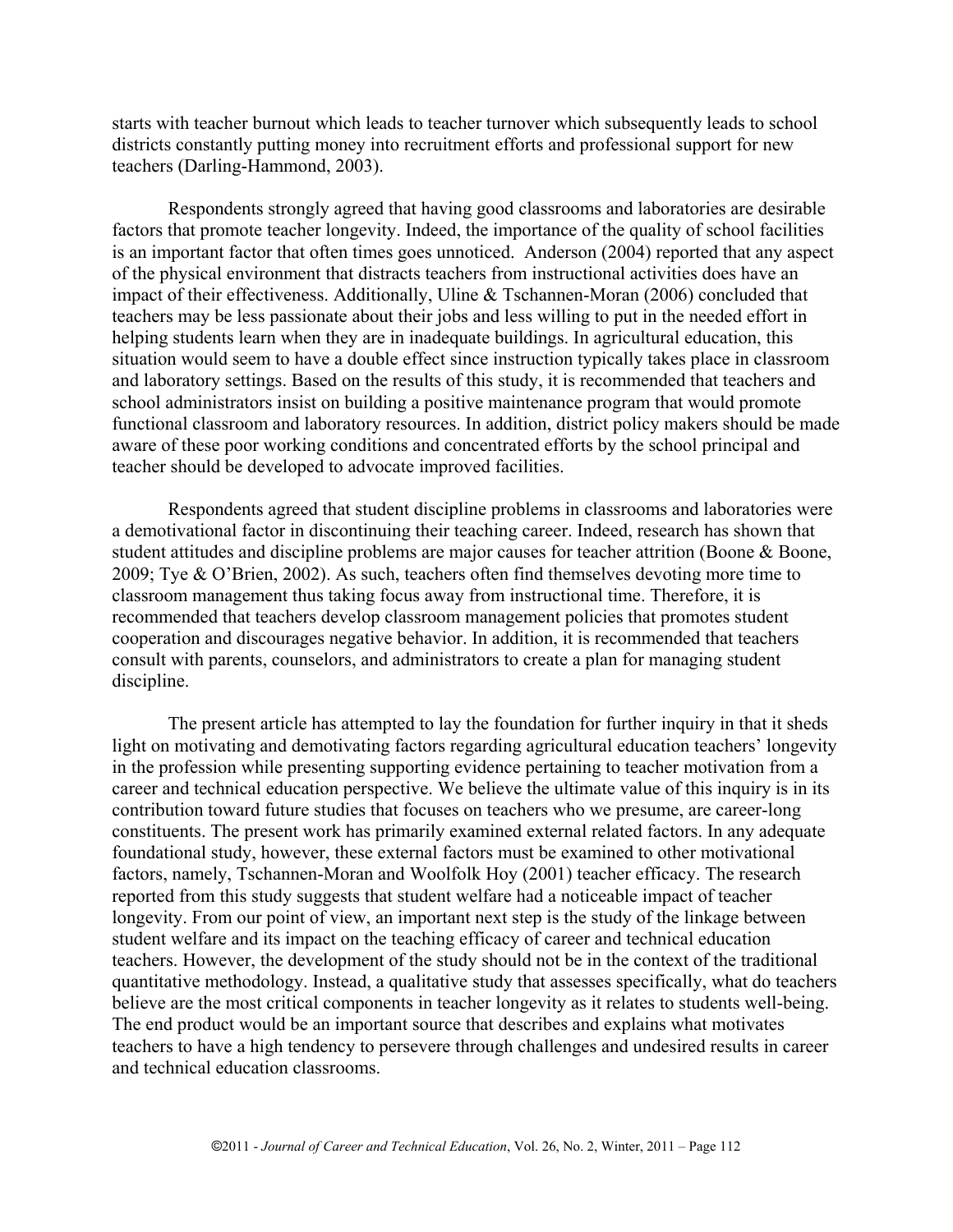Schools and school districts will continually face the challenge of teacher attrition retention among teachers. Although every school is different, the researchers believe that the dynamics of the motivational factors revealed in this study are transferable across any school or district. Understanding the factors that increase and diminish educators' motivation to remain teaching has a large impact on the agricultural education field. If factors are identified that increases motivation, teacher retention and success rates increase thus minimizing the high cost of attrition and burnout. Although the study highlighted12 motivational factors, it would be irrational to believe that the job satisfaction of teachers can be quantified into short statements.

#### **REFERENCES**

- Ames, R. (1983). Teacher's attributions for their own teaching. In J. M. Levine & M. C. Wang (Eds.), *Teacher and student perceptions: Implications for learning* (pp. 105-124). Hillsdale, NJ: Erlbaum.
- Ames, C., & Ames, R. (1984). Systems of student and teacher motivation: Toward a qualitative definition. *Journal of Educational Psychology, 76,* 535–556. doi: 10.1037/0022- 0663.99.2.241
- Anderson, L.W. (2004). *Increasing Teacher Effectiveness*. UNESCO, International Institute for Educational Planning. Paris.
- Ary, D., Jacobs, L. C., Razavieh, A., & Sorensen, C. (2006). *Introduction to research in education* (7th ed.). Belmont, California: Thomson Wadsworth.
- Boone, H. N., & Boone, D. A. (2009). An assessment of problems faced by high school agricultural education teachers. *Journal of Agricultural Education, 50*(1), 21-32. doi: 10.5032/jae.2009.01021
- Butler, R. (2000). What learners want to know: The role of achievement goals in shaping information seeking, learning, and interest. In C. Sansone & J. M. Harackiewicz (Eds.), *Intrinsic and extrinsic motivation: The search for optimal motivation and performance*  (pp. 161–194). San Diego: Academic Press.
- Butler, R. (2007). Teachers' achievement goal orientations and association with teachers' help seeking: Examination of a novel approach to teacher motivation. *Journal of Educational Psychology, 99*(2), 241-252. doi: 10.1037/0022-0663.99.2.241
- Caprara, G. V., Barbaranelli, C., Steca, P., & Malone, P.S. (2006). Teachers' self-efficacy beliefs as determinants of job satisfaction and students' academic achievement: A study at the school level. *Journal of School Psychology, 44*, 473-490. doi: 10.1016/j.jsp.2006.09.001
- Chenevey, J. L., Ewing, J. C., & Whittington, M.S. (2008). Teacher burnout and job satisfaction among agricultural education teachers. *Journal of Agricultural Education, 49*(3), 12-22. doi:10.5032/jae.2008.03012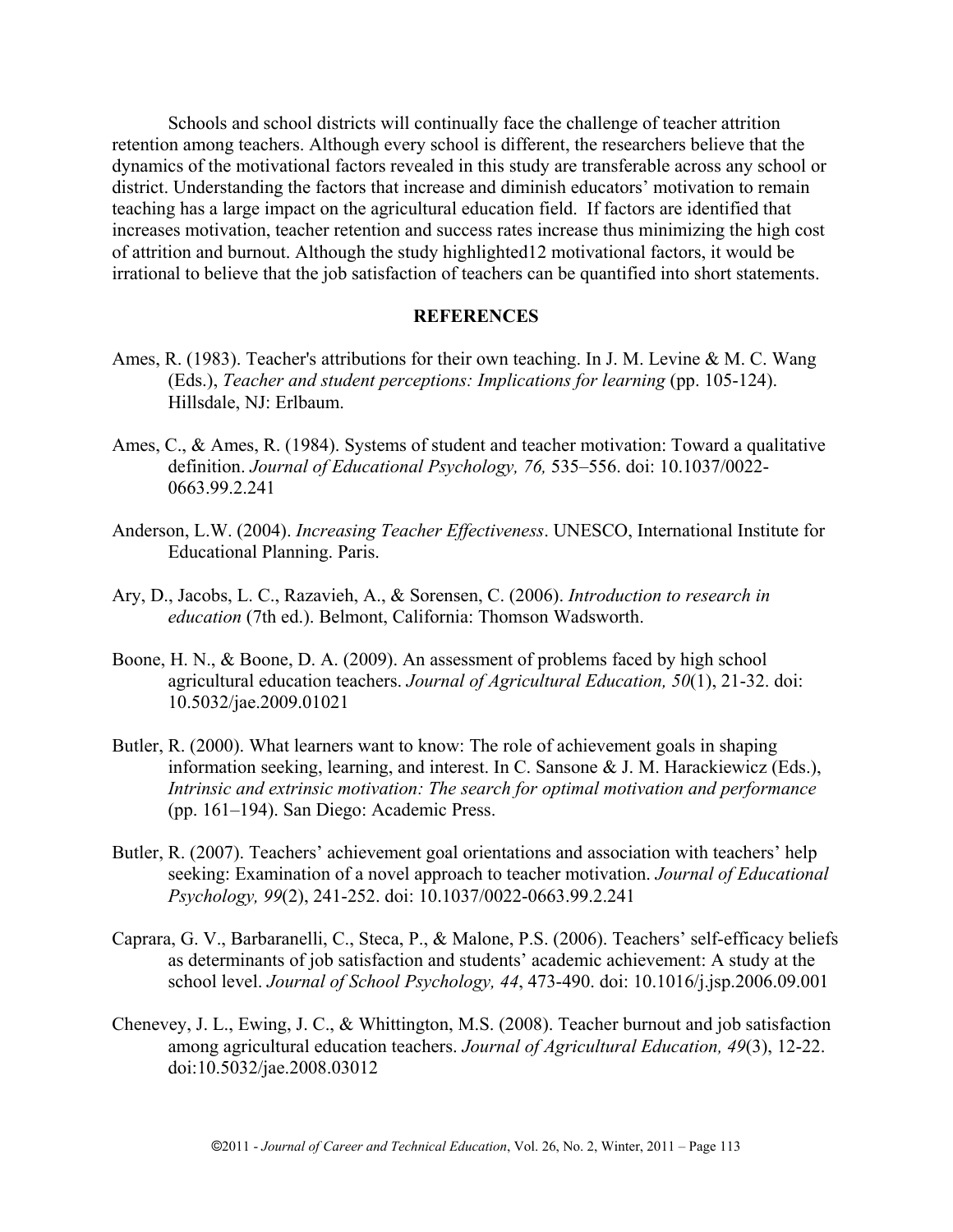- Custer, R. L., Scarcella, J. A., & Stewart, B. R. (1999). The modified Delphi technique: A rotational modification. *Journal of Vocational and Technical Education, 15*(2), 1-10.
- Dalkey, N. C., & Helmer, O. (1963). An experimental application of the Delphi method to the use of experts. *Management Science, 9*(3), 458-467.

Darling-Hammond, L. (2003). Keeping good teachers. *Educational Leadership*, *60*(8), 6-13.

- Davis, J., & Wilson, S. M. (2000). Principals' efforts to empower teachers: Effects on teacher motivation and job satisfaction and stress. *The Clearing House, 73*(6), 349-353.
- Dillman, D. A. (2007). *Mail and internet surveys: The tailored design method*. Hoboken, NJ: John Wiley & Sons, Inc.
- Dlamini, B. M., & Vilane, J. V. (1998). Motivating factors related to the retention of agriculture teachers in Swaziland. *North American Colleges and Teachers of Agriculture Journal, 42*(4), 28-33.
- Dunkin, M. J., & Biddle, B. J. (1974). *The study of teaching.* Washington, DC: University Press of America, Inc.
- Eppley, K. (2009). Rural schools and the highly qualified teacher provision of No Child Left Behind: A critical policy analysis. *Journal of Research in Rural Education, 24*(4), 1-11. Retrieved from http://jrre.psu.edu/articles/24-4.pdf
- Hsu, C. C., & Sandford, B. A. (2007). The Delphi technique: Making sense of consensus. *Practical Assessment, Research & Evaluation, 12*(10), 1-10.
- Kantrovich, A. J. (2010). *A national study of the supply and demand for teachers of agricultural education from 2006-2009*. West Olive, MI: Michigan State University.
- Keigher, A. (2010). *Teacher attrition and mobility: Results from the 2008-09 teacher follow-up survey (NCES 2010-353).* U.S. Department of Education. Washington, DC: National Center for Education Statistics. Retrieved from http://nces.ed.gov/pubsearch
- Krumboltz, J. D. (1979). A social learning theory of career decision making. In Mitchell, A.M., Jane, G. G. & Krumboltz, J.D. (Eds.), *Social Learning and Career Decision Making* (pp. 19-49). Cranston, RI: Carole Press.
- Ludwig, B. (1997). Predicting the future: Have you considered using the Delphi methodology? *Journal of Extension, 35*(5), 1-4. Retrieved from http://www.joe.org/joe/1997october/tt2.php
- Marchant, E. W. (1988). Methodological problems associated with the use of the Delphi technique: Some comments. *Fire Technology, 24*(1), 59-62.